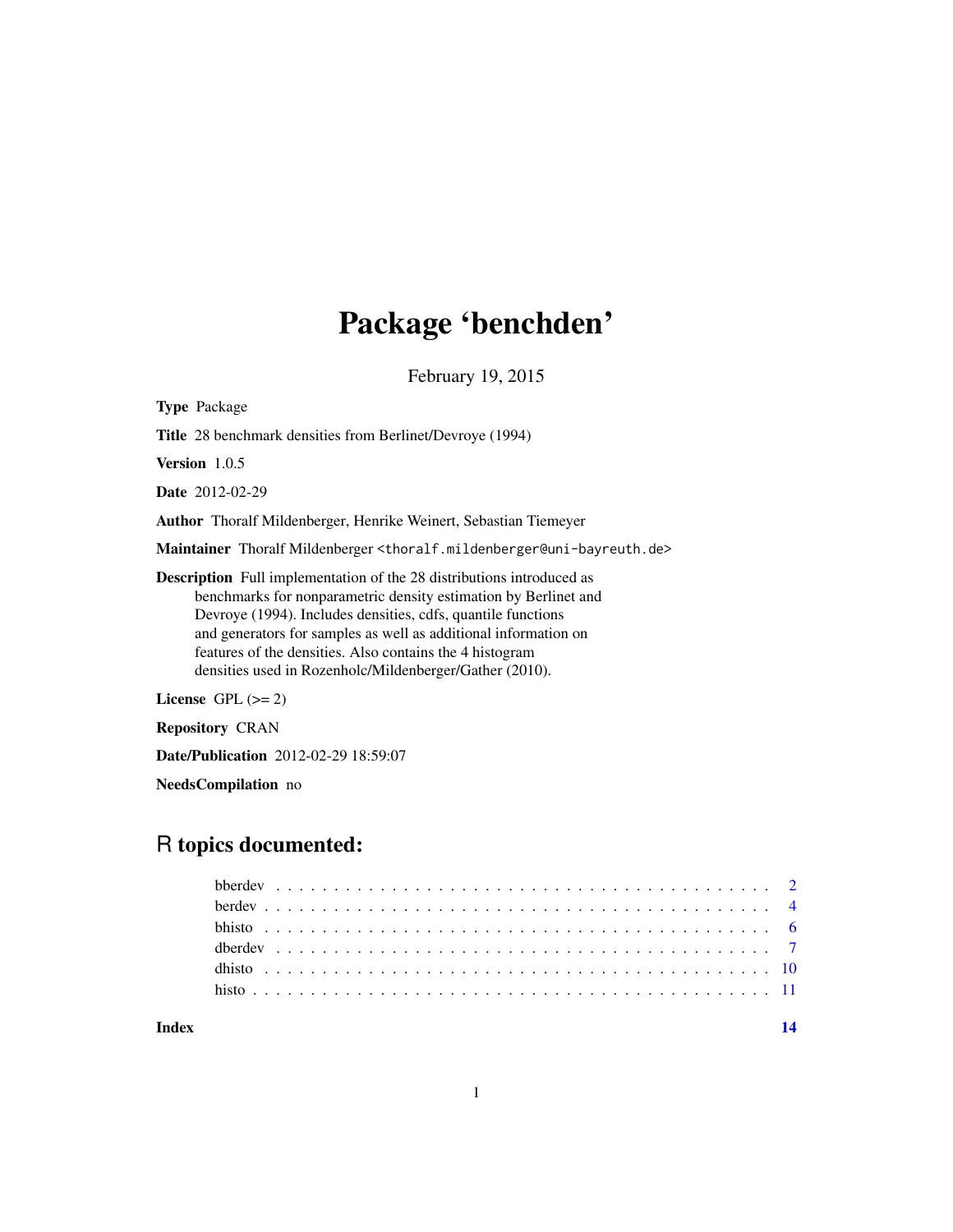#### <span id="page-1-0"></span>Description

Names and points of nonsmoothness for the 28 distributions from Berlinet/Devroye (1994).

# Usage

```
bberdev(dnum = 1)
nberdev(dnum = 1)
```
#### Arguments

dnum number of distribution as in Berlinet/Devroye (1994), Section 3.2.

# Details

These functions implement the 28 distributions from Berlinet and Devroye (1994), Section 3.2, which are:

dnum == 1 "uniform" on  $[0,1]$  as in stats-package

dnum == 2 "exponential" as in stats-package

dnum == 3 "Maxwell"

- dnum == 4 "double exponential"
- dnum == 5 "logistic" as in stats-package

dnum == 6 "Cauchy" as in stats-package

- dnum == 7 "extreme value"
- dnum  $== 8$  "infinite peak"
- dnum == 9 "Pareto"
- dnum == 10 "symmetric Pareto"
- dnum == 11 "normal" as in stats-package
- dnum == 12 "lognormal"
- dnum == 13 "uniform scale mixture"
- dnum == 14 "Matterhorn"
- dnum == 15 "logarithmic peak"
- dnum == 16 "isosceles triangle"
- dnum  $== 17$  "beta 2,2" as in stats-package
- dnum == 18 "chi-square 1" as in stats-package
- dnum == 19 "normal cubed"
- dnum == 20 "inverse exponential"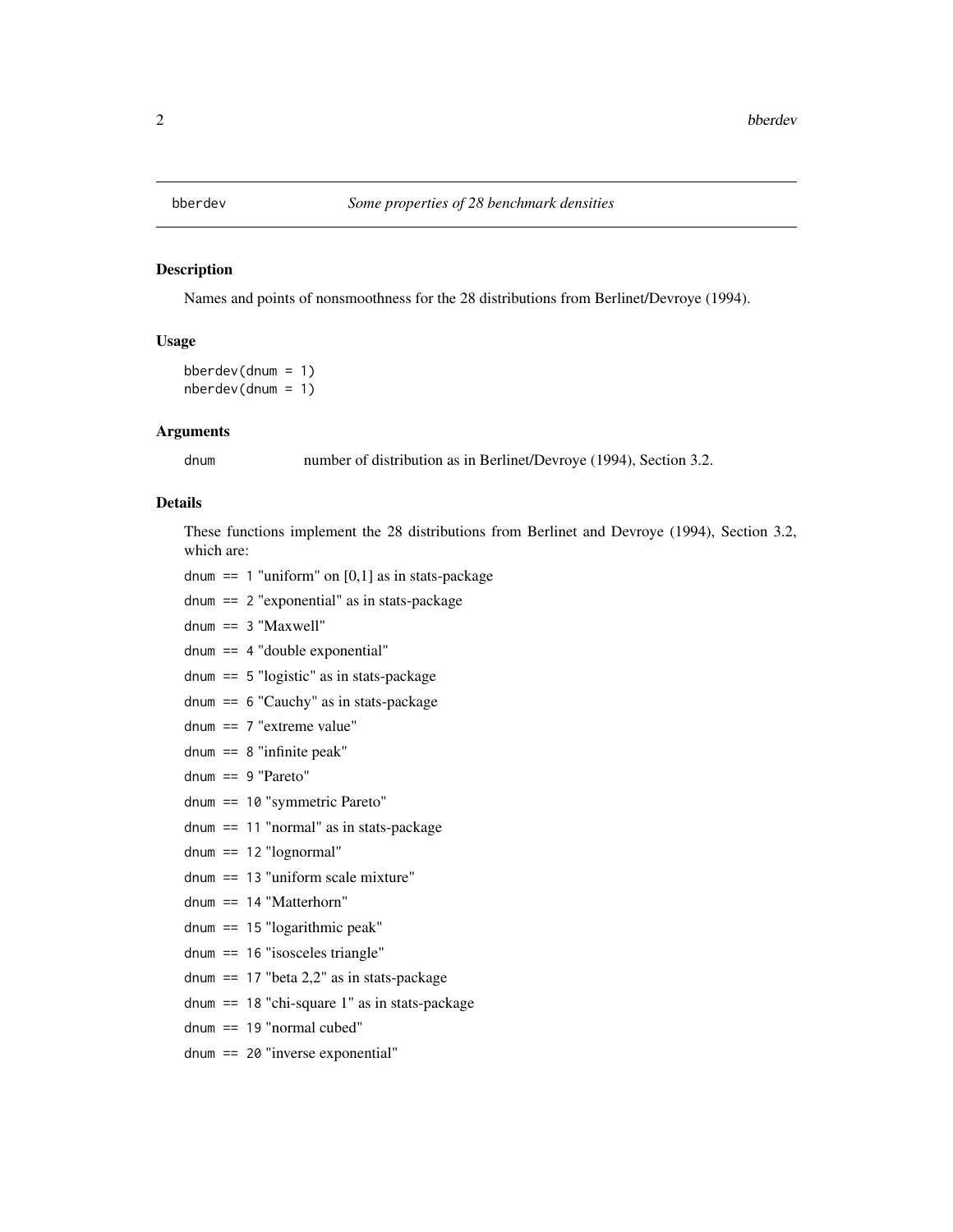#### bberdev 3

dnum == 21 "Marronite" dnum == 22 "skewed bimodal" dnum  $== 23$  "claw" dnum == 24 "smooth comb" dnum  $== 25$  "caliper" dnum == 26 "trimodal uniform" dnum == 27 "sawtooth" dnum == 28 "bilogarithmic peak"

#### Value

| nberdev | gives the name of the distribution (the same as name in berdev).                                                                                                                                                                                                                                                                  |
|---------|-----------------------------------------------------------------------------------------------------------------------------------------------------------------------------------------------------------------------------------------------------------------------------------------------------------------------------------|
| bberdev | Since evaluation of loss functions in nonparametric density estimation often<br>requires numerical integration, been developed returns a vector of points you should<br>generally take care not to integrate over, e.g. points where the density is not<br>continuous or not differentiable (gives the same as breaks in berdev). |

# Author(s)

Thoralf Mildenberger, Henrike Weinert and Sebastian Tiemeyer

# References

A. Berlinet and L. Devroye, "A comparison of kernel density estimates", Publications de l'Institut de Statistique de l'Universite de Paris, vol. 38(3), pp. 3-59, 1994. [http://cg.scs.carleton.ca/](http://cg.scs.carleton.ca/~luc/devs.html) [~luc/devs.html](http://cg.scs.carleton.ca/~luc/devs.html)

T. Mildenberger and H. Weinert, "The benchden Package: Benchmark Densities for Nonparametric Density Estimation", Journal of Statistical Software, vol. 46(14), 1-14, 2012. [http://www.](http://www.jstatsoft.org/v46/i14/) [jstatsoft.org/v46/i14/](http://www.jstatsoft.org/v46/i14/)

# Examples

# name of "Claw"-distribution nberdev(dnum=23)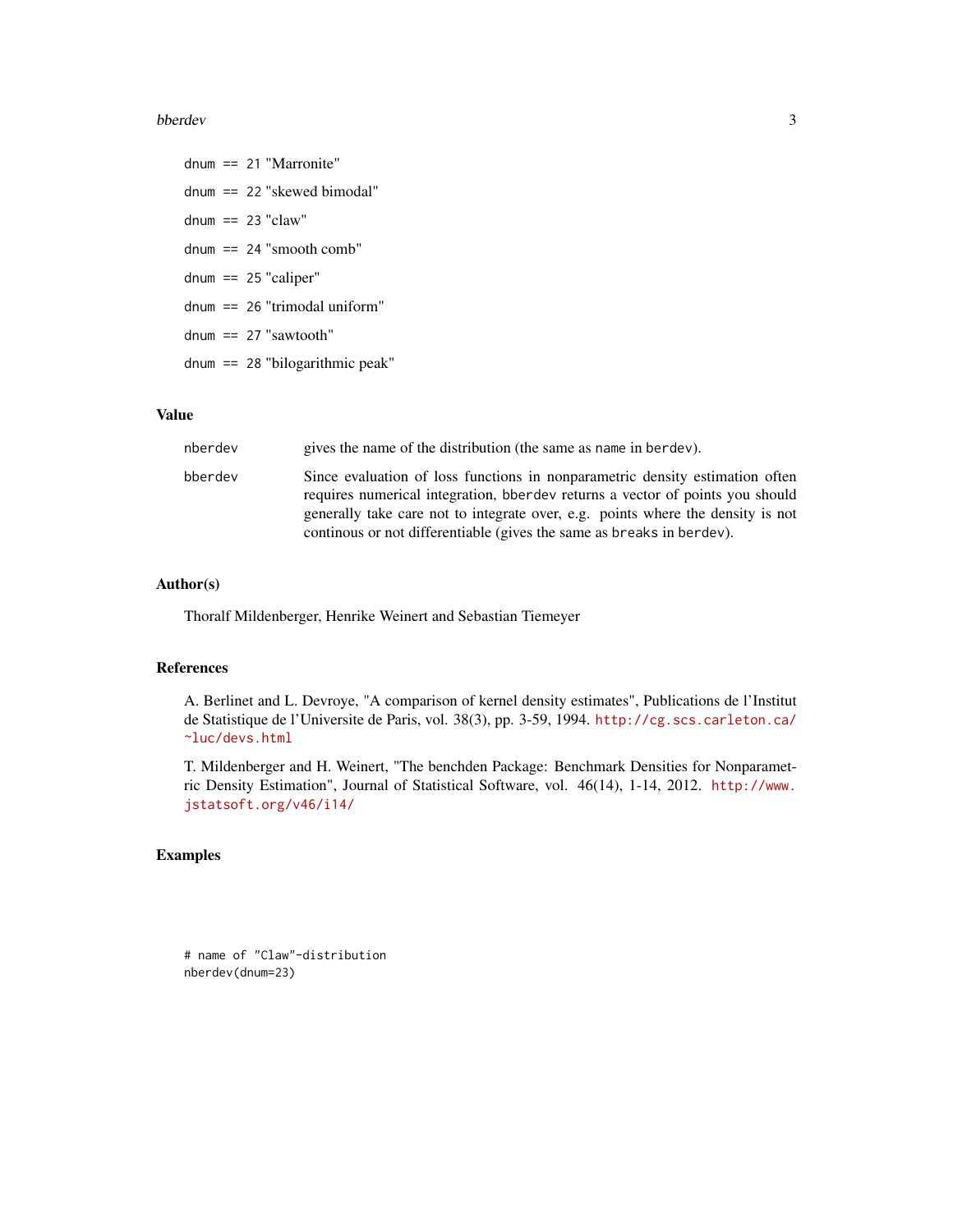#### <span id="page-3-0"></span>Description

Name, position of modes, support and points of nonsmoothness for the 28 distributions from Berlinet/Devroye (1994).

#### Usage

 $berdev(dnum = 1)$ 

#### Arguments

dnum number of distribution as in Berlinet/Devroye (1994), Section 3.2.

# Details

These functions implement the 28 distributions from Berlinet and Devroye (1994), Section 3.2, which are:

dnum == 1 "uniform" on  $[0,1]$  as in stats-package

dnum == 2 "exponential" as in stats-package

dnum == 3 "Maxwell"

- dnum == 4 "double exponential"
- dnum == 5 "logistic" as in stats-package

dnum == 6 "Cauchy" as in stats-package

- dnum == 7 "extreme value"
- dnum  $== 8$  "infinite peak"
- dnum == 9 "Pareto"
- dnum == 10 "symmetric Pareto"
- dnum == 11 "normal" as in stats-package
- dnum == 12 "lognormal"
- dnum == 13 "uniform scale mixture"
- dnum == 14 "Matterhorn"
- dnum == 15 "logarithmic peak"
- dnum == 16 "isosceles triangle"
- dnum  $== 17$  "beta 2,2" as in stats-package
- dnum == 18 "chi-square 1" as in stats-package
- dnum == 19 "normal cubed"
- dnum == 20 "inverse exponential"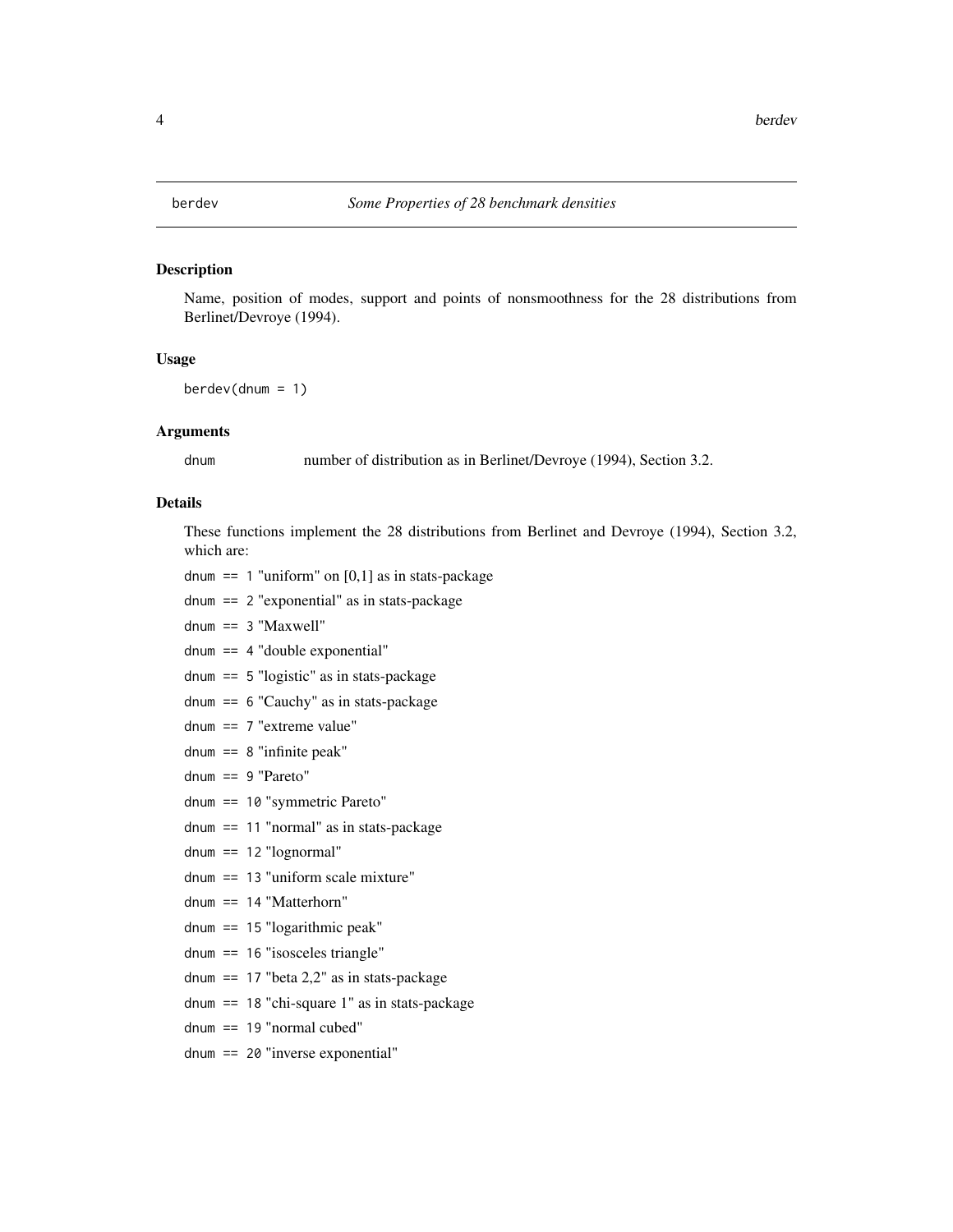#### berdev 5

dnum == 21 "Marronite" dnum == 22 "skewed bimodal" dnum  $== 23$  "claw" dnum  $== 24$  "smooth comb" dnum  $== 25$  "caliper" dnum == 26 "trimodal uniform" dnum  $== 27$  "sawtooth" dnum == 28 "bilogarithmic peak"

# Value

berdev returns a list with components

| name    | gives the name of the distribution,                                                                                                                                                                                                                                                         |
|---------|---------------------------------------------------------------------------------------------------------------------------------------------------------------------------------------------------------------------------------------------------------------------------------------------|
| peaks   | gives a vector of the positions of peaks or modes of the density, and                                                                                                                                                                                                                       |
| support | gives a matrix as follows: in each row an interval is defined (with the first column<br>giving the left and the second column the right end of the interval). Together the<br>intervals give the support of the distribution (for most distributions only one<br>interval).                 |
| breaks  | Since evaluation of loss functions in nonparametric density estimation often<br>requires numerical integration, been developed returns a vector of points you should<br>generally take care not to integrate over, e.g. points where the density is not<br>continous or not differentiable. |

# Author(s)

Thoralf Mildenberger, Henrike Weinert and Sebastian Tiemeyer

# References

A. Berlinet and L. Devroye, "A comparison of kernel density estimates", Publications de l'Institut de Statistique de l'Universite de Paris, vol. 38(3), pp. 3-59, 1994. [http://cg.scs.carleton.ca/](http://cg.scs.carleton.ca/~luc/devs.html) [~luc/devs.html](http://cg.scs.carleton.ca/~luc/devs.html)

T. Mildenberger and H. Weinert, "The benchden Package: Benchmark Densities for Nonparametric Density Estimation", Journal of Statistical Software, vol. 46(14), 1-14, 2012. [http://www.](http://www.jstatsoft.org/v46/i14/) [jstatsoft.org/v46/i14/](http://www.jstatsoft.org/v46/i14/)

# Examples

# position of peaks of "Claw"-distribution berdev(dnum=23)\$peaks

# support of the "Trimodal uniform"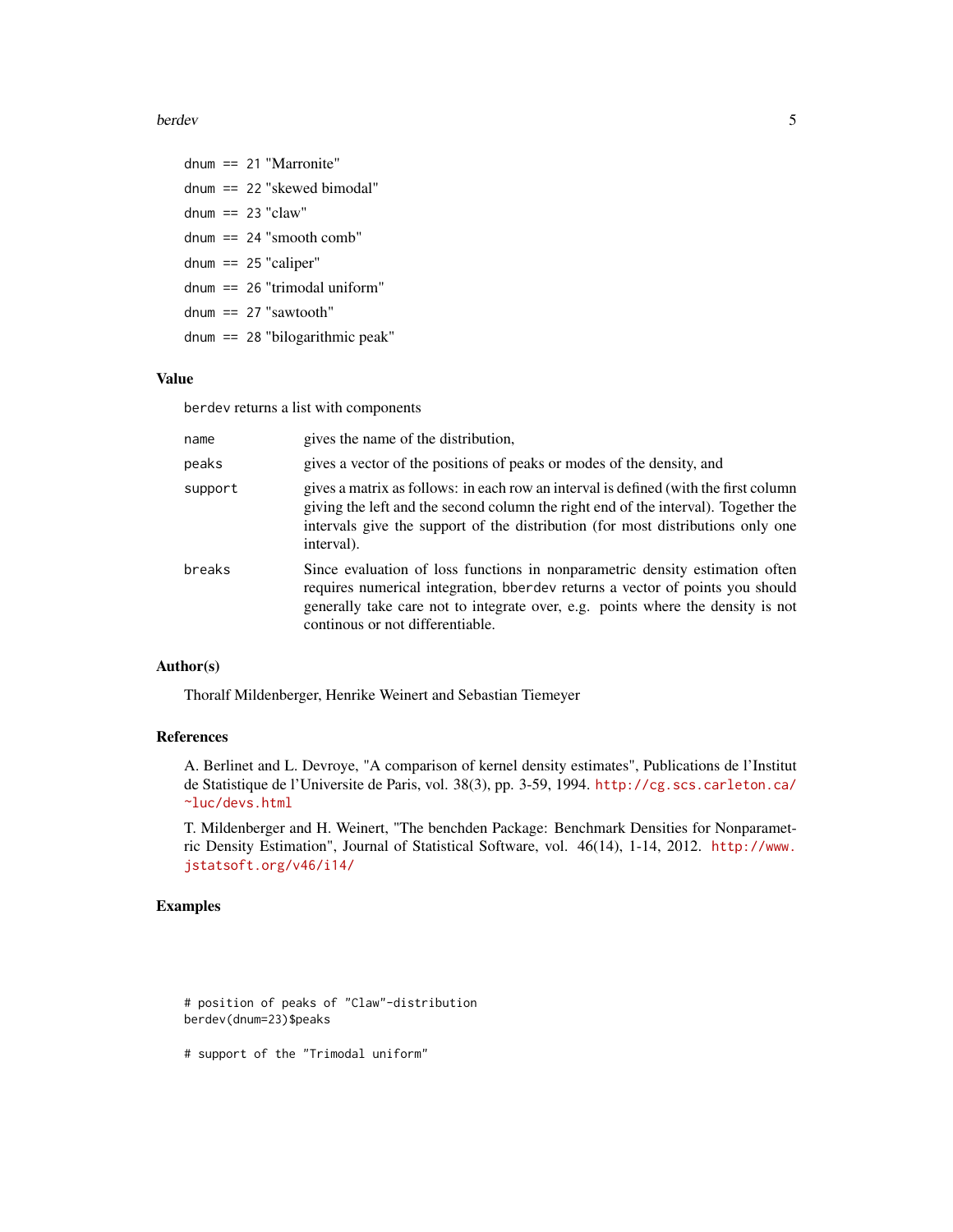```
berdev(dnum=26)$support
```
bhisto *Some properties of 4 histogram benchmark densities*

# Description

Names and breakpoints for the 4 histogram benchmark distributions from Rozenholc/Mildenberger/Gather (2010).

#### Usage

```
bhisto(dnum = 1)nhisto(dnum = 1)
```
# Arguments

dnum number of distribution.

# Details

These functions implement the 4 histogram benchmark distributions from Rozenholc/Mildenberger/Gather (2010). Defined as the following mixtures of uniform distributions:

dnum  $== 15 \text{ bin regular histogram}$ :

 $0.15 * U[0, 0.2] + 0.35 * U(0.2, 0.4] + 0.2 * U(0.4, 0.6] + 0.1 * U(0.6, 0.8] + 0.2 * U(0.8, 1.0]$ 

dnum == 2 5 bin irregular histogram:

 $0.15*U[0,0.13]+0,35*U(0.13,0.34]+0.2*U(0.34,0.61]+0.1*U(0.61,0.65]+0.2*U(0.65,1.0] \label{eq:15*U}$ 

dnum == 3 10 bin regular histogram:

$$
0.01 * U[0, 0.1] + 0.18 * U(0.1, 0.2] + 0.16 * U(0.2, 0.3]
$$
  
+0.07 \* U(0.3, 0.4] + 0.06 \* U(0.4, 0.5] + 0.01 \* U(0.5, 0.6]  
+0.06 \* U(0.6, 0.7] + 0.37 \* U(0.7, 0.8] + 0.06 \* U(0.8, 0.9]  
+0.02 \* U(0.9, 1.0]

dnum  $== 4 10 bin irregular histogram:$ 

$$
0.01 * U[0, 0.02] + 0.18 * U(0.02, 0.07] + 0.16 * U(0.07, 0.14]
$$
  
+0.07 \* U(0.14, 0.44] + 0.06 \* U(0.44, 0.53] + 0.01 \* U(0.53, 0.56]  
+0.06 \* U(0.56, 0.67] + 0.37 \* U(0.67, 0.77] + 0.06 \* U(0.77, 0.91]  
+0.02 \* U(0.91, 1.0]

where  $U[a, b]$  denotes the uniform distribution on  $[a, b]$ .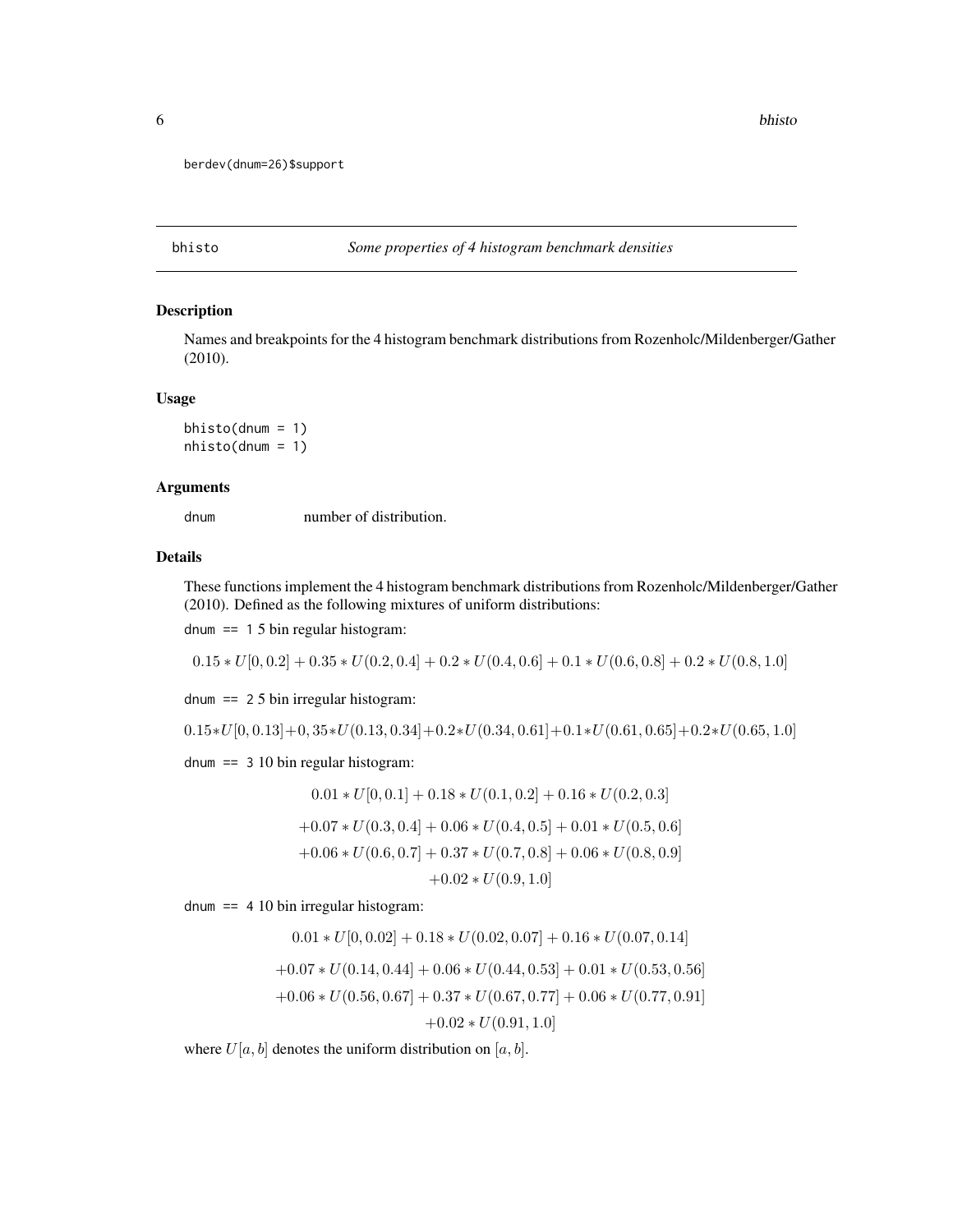#### <span id="page-6-0"></span>dberdev 7 and 2008 and 2008 and 2008 and 2008 and 2008 and 2008 and 2008 and 2008 and 2008 and 2008 and 2008 and 2008 and 2008 and 2008 and 2008 and 2008 and 2008 and 2008 and 2008 and 2008 and 2008 and 2008 and 2008 and 2

# Value

| nhisto | gives the name of the distribution (the same as name in histo). |
|--------|-----------------------------------------------------------------|
| bhisto | gives the vector of break points (the same as breaks in histo). |

#### Author(s)

Thoralf Mildenberger

#### References

T. Mildenberger and H. Weinert, "The benchden Package: Benchmark Densities for Nonparametric Density Estimation", Journal of Statistical Software, vol. 46(14), 1-14, 2012. [http://www.](http://www.jstatsoft.org/v46/i14/) [jstatsoft.org/v46/i14/](http://www.jstatsoft.org/v46/i14/)

Y. Rozenholc, T. Mildenberger and U. Gather (2010), "Combining Regular and Irregular Histograms by Penalized Likelihood", Computational Statistics and Data Analysis, 54, 3313-3323. Earlier version including explicit definition of the densities: [http://www.statistik.tu-dortmund](http://www.statistik.tu-dortmund.de/fileadmin/user_upload/SFB_823/discussion_papers/2009/31_09_rozenholc_mildenberger_gather.pdf). [de/fileadmin/user\\_upload/SFB\\_823/discussion\\_papers/2009/31\\_09\\_rozenholc\\_mildenbe](http://www.statistik.tu-dortmund.de/fileadmin/user_upload/SFB_823/discussion_papers/2009/31_09_rozenholc_mildenberger_gather.pdf)rger\_ [gather.pdf](http://www.statistik.tu-dortmund.de/fileadmin/user_upload/SFB_823/discussion_papers/2009/31_09_rozenholc_mildenberger_gather.pdf)

#### Examples

# name string of 5 bin regular histogram nhisto(dnum=1)

dberdev *28 benchmark densities from Berlinet/Devroye (1994)*

#### Description

Density, distribution function, quantile function and random variate generation for the 28 distributions from Berlinet/Devroye (1994).

#### Usage

 $dberdev(x, dnum = 1)$  $pberdev(q, dnum = 1)$  $qberdev(p, dnum = 1)$  $rberdev(n,dnum = 1)$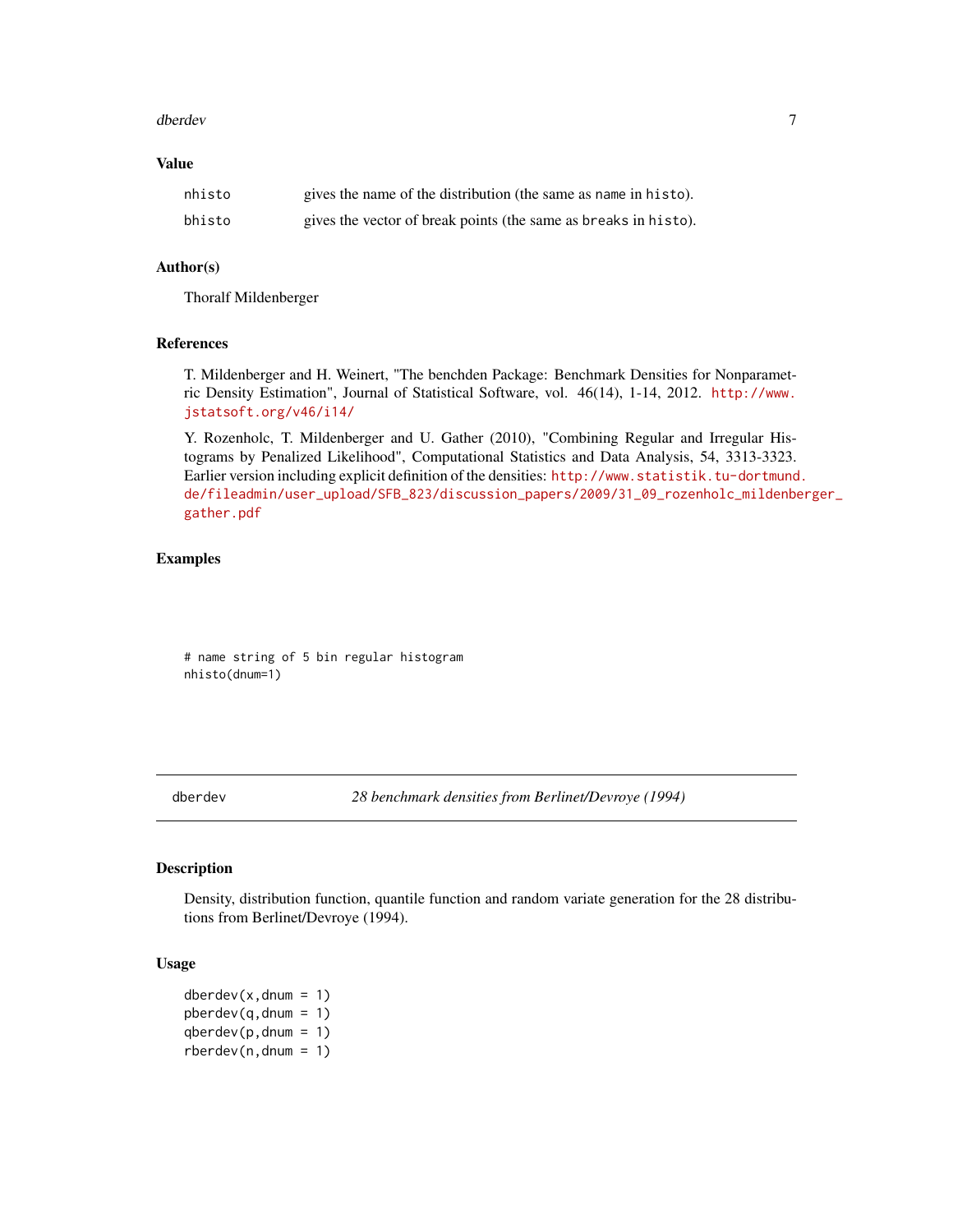8 dberdev $\sim$  8 dberdev $\sim$  8 dberdev $\sim$  8 dberdev $\sim$  4 dberdev $\sim$ 

#### Arguments

| dnum | number of distribution as in Berlinet/Devroye (1994), Section 3.2. |
|------|--------------------------------------------------------------------|
| x,q  | vector of quantiles.                                               |
| p    | vector of probabilities.                                           |
| n    | number of observations.                                            |
|      |                                                                    |

# Details

These functions implement the 28 distributions from Berlinet and Devroye (1994), Section 3.2, which are:

dnum  $== 1$  "uniform" on [0,1] as in stats-package

- dnum == 2 "exponential" as in stats-package
- dnum == 3 "Maxwell"
- dnum == 4 "double exponential"
- dnum == 5 "logistic" as in stats-package
- dnum == 6 "Cauchy" as in stats-package
- dnum == 7 "extreme value"
- dnum  $== 8$  "infinite peak"
- dnum == 9 "Pareto"
- dnum == 10 "symmetric Pareto"
- dnum == 11 "normal" as in stats-package
- dnum == 12 "lognormal"
- dnum == 13 "uniform scale mixture"
- dnum == 14 "Matterhorn"
- dnum == 15 "logarithmic peak"
- dnum == 16 "isosceles triangle"
- dnum  $== 17$  "beta  $2,2$ " as in stats-package
- dnum == 18 "chi-square 1" as in stats-package
- dnum == 19 "normal cubed"
- dnum == 20 "inverse exponential"
- dnum == 21 "Marronite"
- dnum == 22 "skewed bimodal"
- dnum  $== 23$  "claw"
- dnum  $== 24$  "smooth comb"
- dnum  $== 25$  "caliper"
- dnum == 26 "trimodal uniform"
- dnum == 27 "sawtooth"
- dnum == 28 "bilogarithmic peak"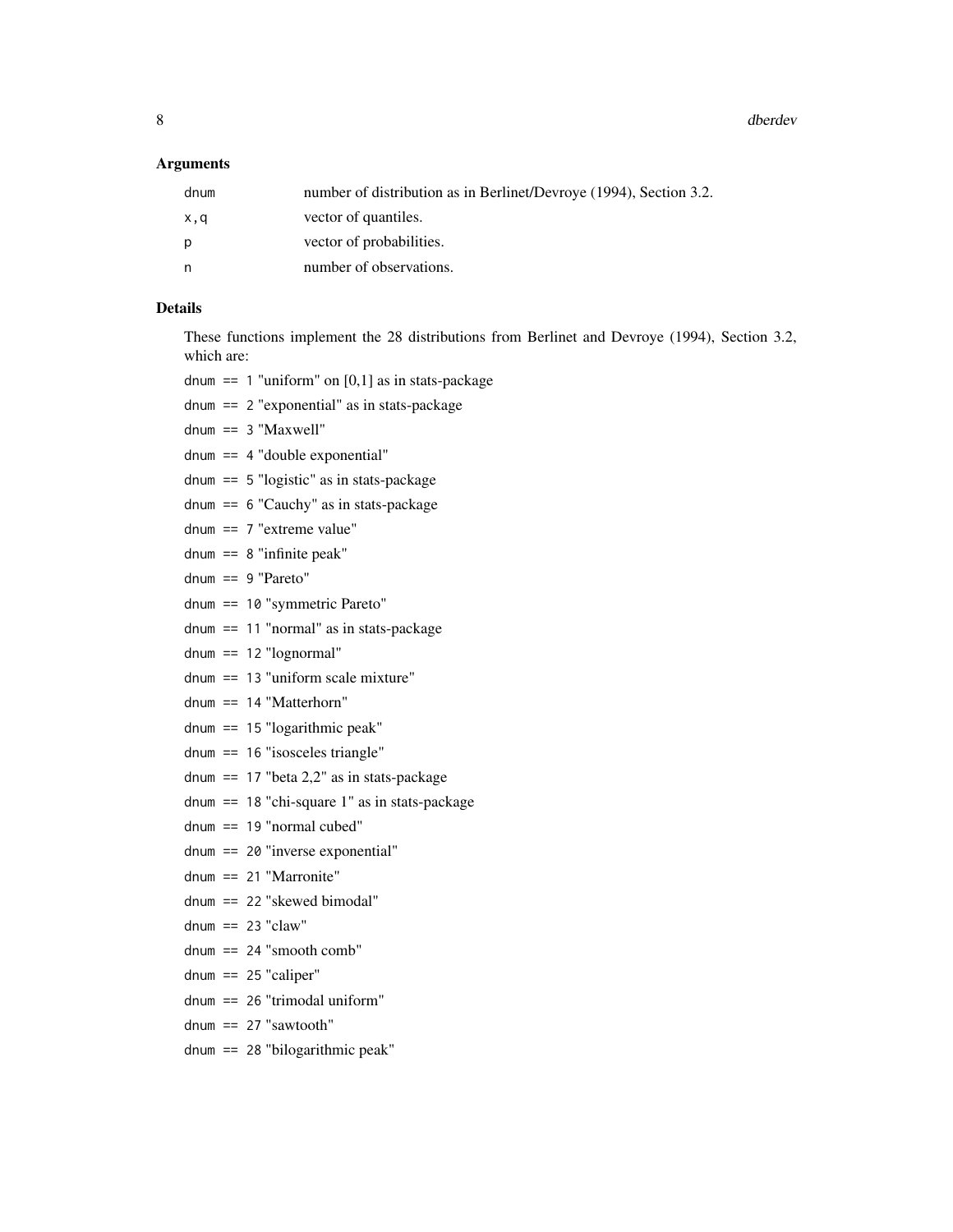#### dberdev 30 % and 30 % and 30 % and 30 % and 30 % and 30 % and 30 % and 30 % and 30 % and 30 % and 30 % and 30 %  $90\%$

#### Value

| dberdev | gives the density,               |
|---------|----------------------------------|
| pberdev | gives the distribution function, |
| gberdev | gives the quantile function, and |
| rberdev | generates random deviates.       |

#### Acknowledgement

The authors thank Luc Devroye for providing his original implementation for testing purposes.

#### Author(s)

Thoralf Mildenberger, Henrike Weinert and Sebastian Tiemeyer

## References

A. Berlinet and L. Devroye, "A comparison of kernel density estimates," Publications de l'Institut de Statistique de l'Universite de Paris, vol. 38(3), pp. 3-59, 1994. [http://cg.scs.carleton.ca/](http://cg.scs.carleton.ca/~luc/devs.html) [~luc/devs.html](http://cg.scs.carleton.ca/~luc/devs.html)

T. Mildenberger and H. Weinert, "The benchden Package: Benchmark Densities for Nonparametric Density Estimation", Journal of Statistical Software, vol. 46(14), 1-14, 2012. [http://www.](http://www.jstatsoft.org/v46/i14/) [jstatsoft.org/v46/i14/](http://www.jstatsoft.org/v46/i14/)

# Examples

```
# histogram and true density of "Claw"-distribution
hist(rberdev(1000,dnum=23),breaks=100, main = " ",freq=FALSE)
lines(seq(-3,3,0.01),dberdev(seq(-3,3,0.01),dnum=23),col="blue",lwd=2)
title(paste(nberdev(dnum=23)))
```

```
# plot cdf of simulated data and the df of "Matterhorn"-distribution
plot.stepfun(rberdev(100,dnum=14),do.points=TRUE,main="")
lines(seq(-1,1,0.001),pberdev(seq(-1,1,0.001),dnum=14),col="blue")
title(paste(nberdev(dnum=14)))
```

```
# plot quantiles of "smooth comb"-distribution
plot(qberdev(seq(0,1,0.01),dnum=24),t="l")
title(paste(nberdev(dnum=24)))
```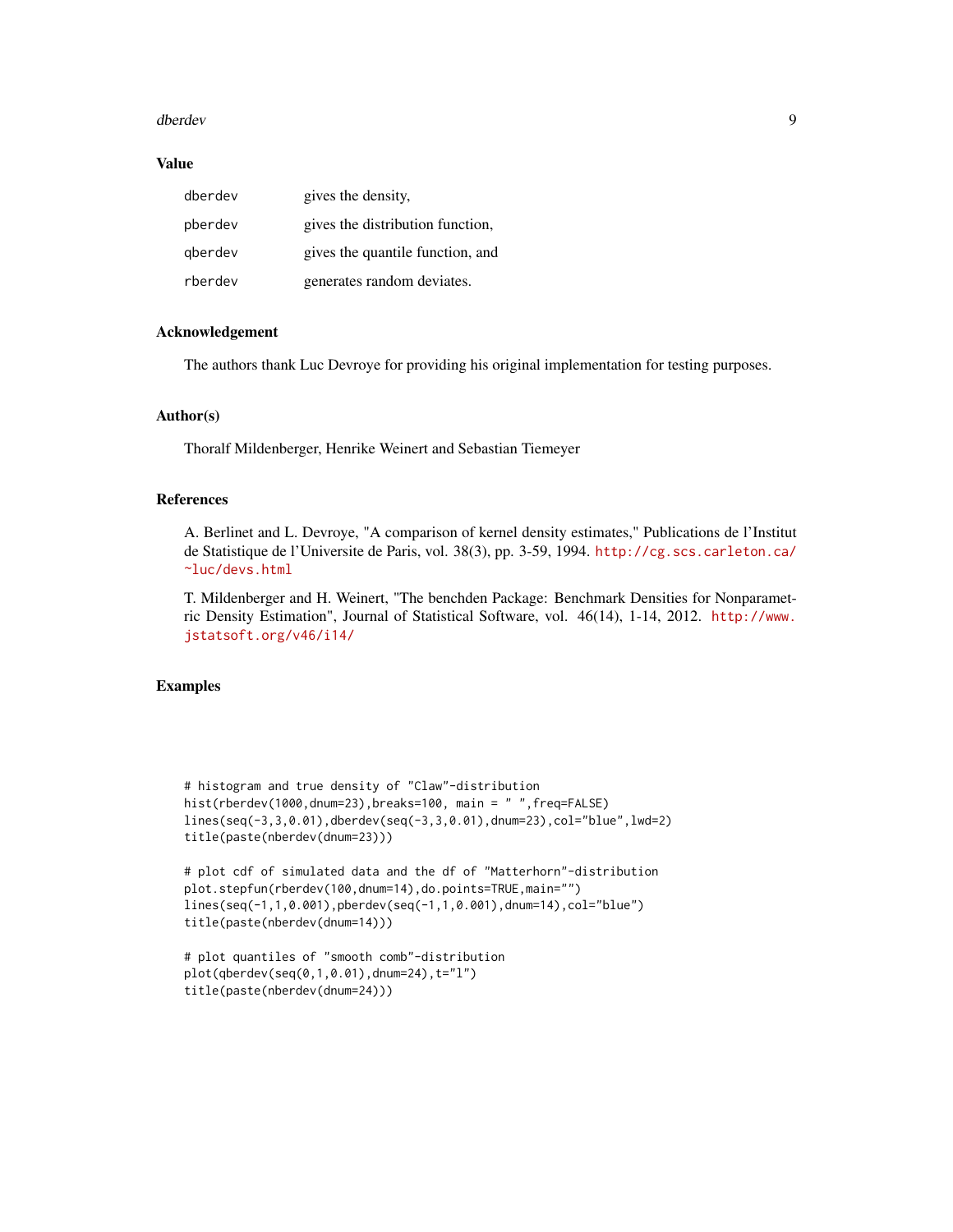# <span id="page-9-0"></span>Description

Density, distribution function, quantile function and random variate generation for the 4 histogram benchmark distributions from Rozenholc/Mildenberger/Gather (2010).

# Usage

 $dhisto(x,dnum = 1)$  $phisto(q,dnum = 1)$  $qhisto(p,dnum = 1)$  $rhisto(n,dnum = 1)$ 

# Arguments

| dnum | number of distribution as in Rozenholc/Mildenberger/Gather (2010) |
|------|-------------------------------------------------------------------|
| x,q  | vector of quantiles.                                              |
| D    | vector of probabilities.                                          |
| n    | number of observations.                                           |

# Details

These functions implement the 4 histogram benchmark distributions from Rozenholc/Mildenberger/Gather (2010). Defined as the following mixtures of uniform distributions:

dnum == 1 5 bin regular histogram:

$$
0.15 * U[0, 0.2] + 0.35 * U(0.2, 0.4] + 0.2 * U(0.4, 0.6] + 0.1 * U(0.6, 0.8] + 0.2 * U(0.8, 1.0]
$$

dnum == 2 5 bin irregular histogram:

$$
0.15*U[0, 0.13]+0, 35*U(0.13, 0.34]+0.2*U(0.34, 0.61]+0.1*U(0.61, 0.65]+0.2*U(0.65, 1.0]
$$

dnum == 3 10 bin regular histogram:

$$
0.01 * U[0, 0.1] + 0.18 * U(0.1, 0.2] + 0.16 * U(0.2, 0.3]
$$
  
+0.07 \* U(0.3, 0.4] + 0.06 \* U(0.4, 0.5] + 0.01 \* U(0.5, 0.6]  
+0.06 \* U(0.6, 0.7] + 0.37 \* U(0.7, 0.8] + 0.06 \* U(0.8, 0.9]

 $+0.02 * U(0.9, 1.0]$ 

dnum == 4 10 bin irregular histogram:

$$
0.01 * U[0, 0.02] + 0.18 * U(0.02, 0.07] + 0.16 * U(0.07, 0.14]
$$
  
+0.07 \* U(0.14, 0.44] + 0.06 \* U(0.44, 0.53] + 0.01 \* U(0.53, 0.56]  
+0.06 \* U(0.56, 0.67] + 0.37 \* U(0.67, 0.77] + 0.06 \* U(0.77, 0.91]  
+0.02 \* U(0.91, 1.0]

where  $U[a, b]$  denotes the uniform distribution on  $[a, b]$ .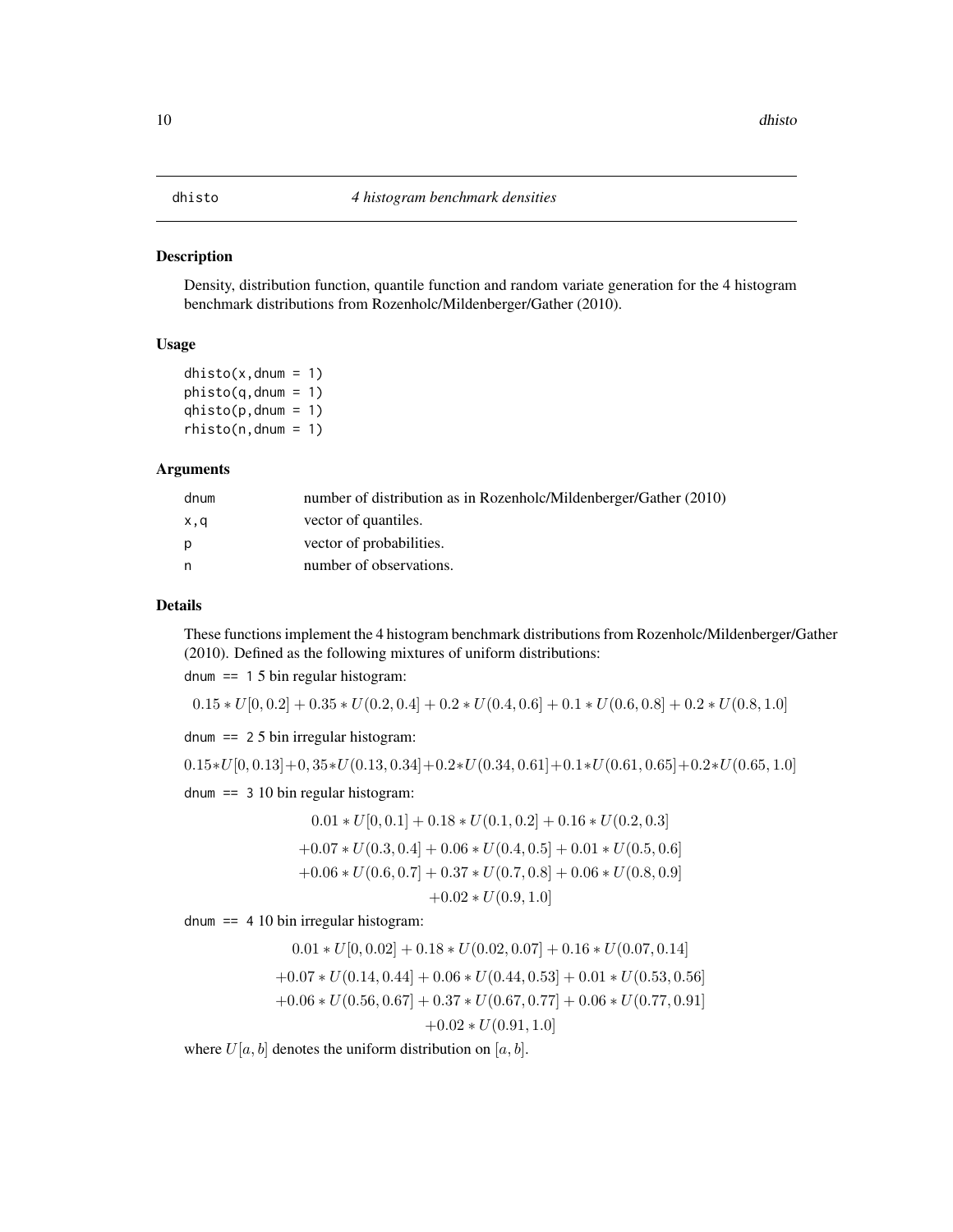#### <span id="page-10-0"></span>histo the contract of the contract of the contract of the contract of the contract of the contract of the contract of the contract of the contract of the contract of the contract of the contract of the contract of the cont

# Value

| dhisto | gives the density,               |
|--------|----------------------------------|
| phisto | gives the distribution function, |
| ghisto | gives the quantile function, and |
| rhisto | generates random deviates.       |

# Author(s)

Thoralf Mildenberger

## References

T. Mildenberger and H. Weinert, "The benchden Package: Benchmark Densities for Nonparametric Density Estimation", Journal of Statistical Software, vol. 46(14), 1-14, 2012. [http://www.](http://www.jstatsoft.org/v46/i14/) [jstatsoft.org/v46/i14/](http://www.jstatsoft.org/v46/i14/)

Y. Rozenholc, T. Mildenberger and U. Gather (2010), "Combining Regular and Irregular Histograms by Penalized Likelihood", Computational Statistics and Data Analysis, 54, 3313-3323. Earlier version including explicit definition of the densities: [http://www.statistik.tu-dortmund](http://www.statistik.tu-dortmund.de/fileadmin/user_upload/SFB_823/discussion_papers/2009/31_09_rozenholc_mildenberger_gather.pdf). [de/fileadmin/user\\_upload/SFB\\_823/discussion\\_papers/2009/31\\_09\\_rozenholc\\_mildenbe](http://www.statistik.tu-dortmund.de/fileadmin/user_upload/SFB_823/discussion_papers/2009/31_09_rozenholc_mildenberger_gather.pdf)rger\_ [gather.pdf](http://www.statistik.tu-dortmund.de/fileadmin/user_upload/SFB_823/discussion_papers/2009/31_09_rozenholc_mildenberger_gather.pdf)

## Examples

```
# histogram and true density of "5 bin irregular"-distribution
hist(rhisto(2000,dnum=2),breaks=250, main = " ",freq=FALSE)
lines(seq(0,1,0.01),dhisto(seq(0,1,0.01),dnum=2),col="blue",lwd=1)
title(paste("sample from",nhisto(dnum=2),"density"))
```
histo *Some properties of 4 histogram benchmark densities*

#### Description

Name, position of modes, support and break points for the 4 histogram benchmark distributions from Rozenholc/Mildenberger/Gather (2010).

# Usage

 $histo(dnum = 1)$ 

## Arguments

dnum number of distribution.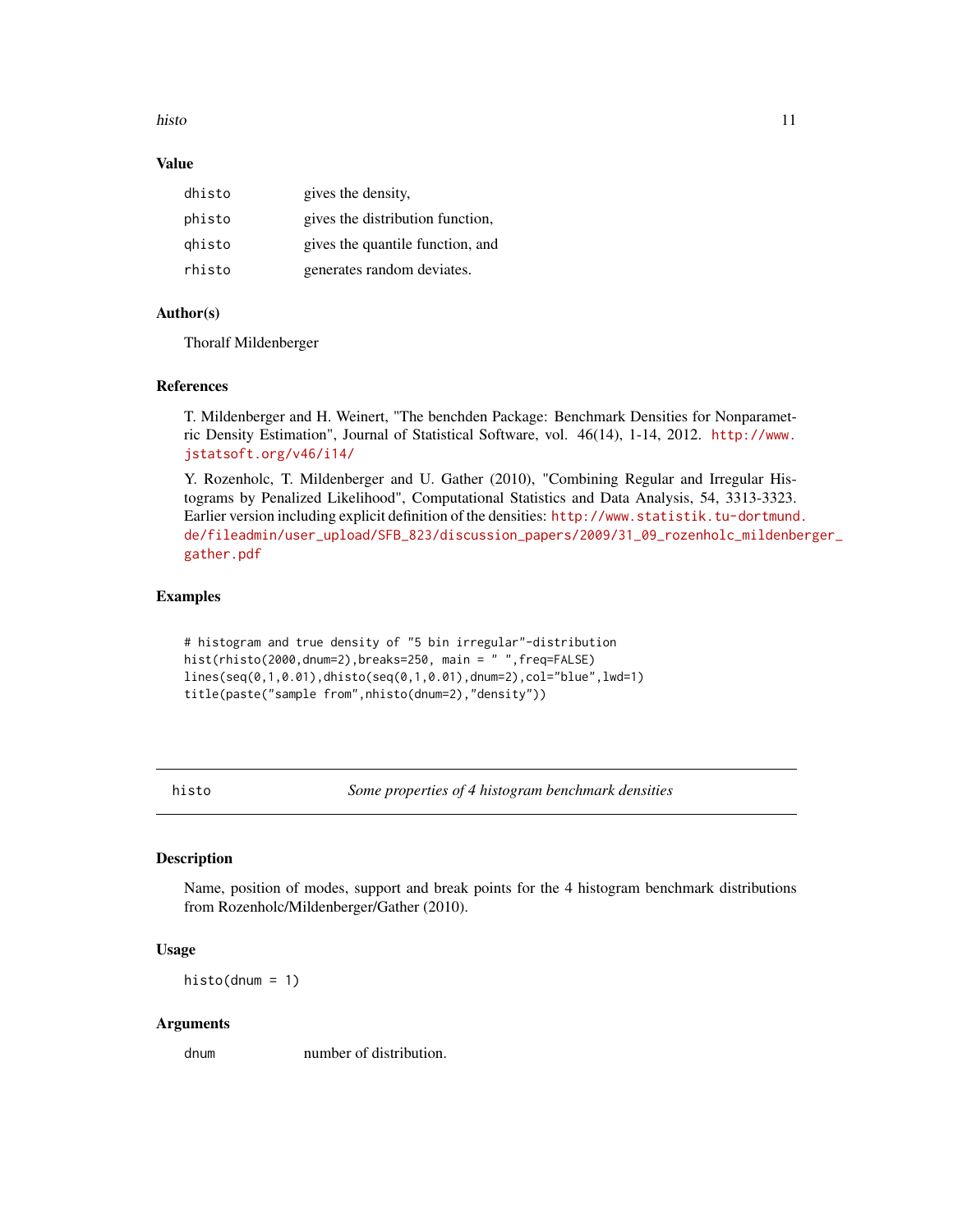# Details

These functions implement the 4 histogram benchmark distributions from Rozenholc/Mildenberger/Gather (2010). Defined as the following mixtures of uniform distributions:

dnum  $== 15 \text{ bin regular histogram}$ :

$$
0.15 * U[0, 0.2] + 0.35 * U(0.2, 0.4] + 0.2 * U(0.4, 0.6] + 0.1 * U(0.6, 0.8] + 0.2 * U(0.8, 1.0]
$$

dnum == 2 5 bin irregular histogram:

$$
0.15*U[0, 0.13]+0, 35*U(0.13, 0.34]+0.2*U(0.34, 0.61]+0.1*U(0.61, 0.65]+0.2*U(0.65, 1.0]
$$

dnum == 3 10 bin regular histogram:

$$
0.01 * U[0, 0.1] + 0.18 * U(0.1, 0.2] + 0.16 * U(0.2, 0.3]
$$
  
+0.07 \* U(0.3, 0.4] + 0.06 \* U(0.4, 0.5] + 0.01 \* U(0.5, 0.6]  
+0.06 \* U(0.6, 0.7] + 0.37 \* U(0.7, 0.8] + 0.06 \* U(0.8, 0.9]  
+0.02 \* U(0.9, 1.0]

dnum  $== 4 10 bin irregular histogram:$ 

 $0.01 * U[0, 0.02] + 0.18 * U(0.02, 0.07] + 0.16 * U(0.07, 0.14]$  $+0.07 * U(0.14, 0.44] + 0.06 * U(0.44, 0.53] + 0.01 * U(0.53, 0.56]$  $+0.06 * U(0.56, 0.67] + 0.37 * U(0.67, 0.77] + 0.06 * U(0.77, 0.91]$  $+0.02 * U(0.91, 1.0]$ 

where  $U[a, b]$  denotes the uniform distribution on  $[a, b]$ .

# Value

histo returns a list with the following components:

| name    | gives the name of the distribution.                                                                                   |
|---------|-----------------------------------------------------------------------------------------------------------------------|
| peaks   | gives a vector of the positions of peaks of the density, defined here as mid points<br>of maximal intervals.          |
| support | gives a matrix with one row with the endpoints of the support, which is $[0, 1]$ for<br>all four histogram densities. |
| breaks  | gives the vector of break points.                                                                                     |

# Author(s)

Thoralf Mildenberger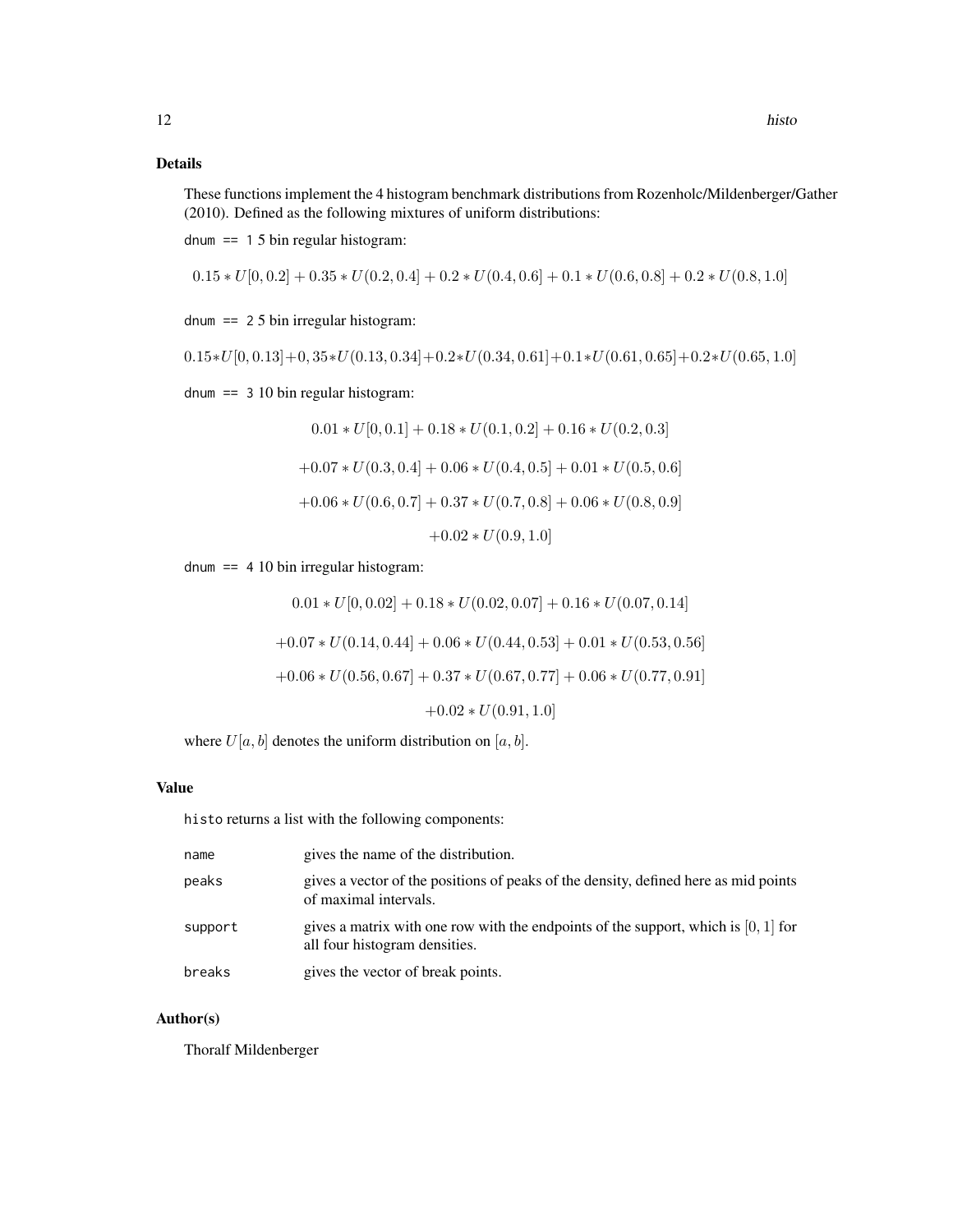# histo the contract of the contract of the contract of the contract of the contract of the contract of the contract of the contract of the contract of the contract of the contract of the contract of the contract of the cont

# References

T. Mildenberger and H. Weinert, "The benchden Package: Benchmark Densities for Nonparametric Density Estimation", Journal of Statistical Software, vol. 46(14), 1-14, 2012. [http://www.](http://www.jstatsoft.org/v46/i14/) [jstatsoft.org/v46/i14/](http://www.jstatsoft.org/v46/i14/)

Y. Rozenholc, T. Mildenberger and U. Gather (2010), "Combining Regular and Irregular Histograms by Penalized Likelihood", Computational Statistics and Data Analysis, 54, 3313-3323. Earlier version including explicit definition of the densities: [http://www.statistik.tu-dortmund](http://www.statistik.tu-dortmund.de/fileadmin/user_upload/SFB_823/discussion_papers/2009/31_09_rozenholc_mildenberger_gather.pdf). [de/fileadmin/user\\_upload/SFB\\_823/discussion\\_papers/2009/31\\_09\\_rozenholc\\_mildenbe](http://www.statistik.tu-dortmund.de/fileadmin/user_upload/SFB_823/discussion_papers/2009/31_09_rozenholc_mildenberger_gather.pdf)rger\_ [gather.pdf](http://www.statistik.tu-dortmund.de/fileadmin/user_upload/SFB_823/discussion_papers/2009/31_09_rozenholc_mildenberger_gather.pdf)

# Examples

# position of peaks of the 5 bin irregular histogram density histo(dnum=2)\$peaks

# support of the 10 bin regular histogram density histo(dnum=3)\$support